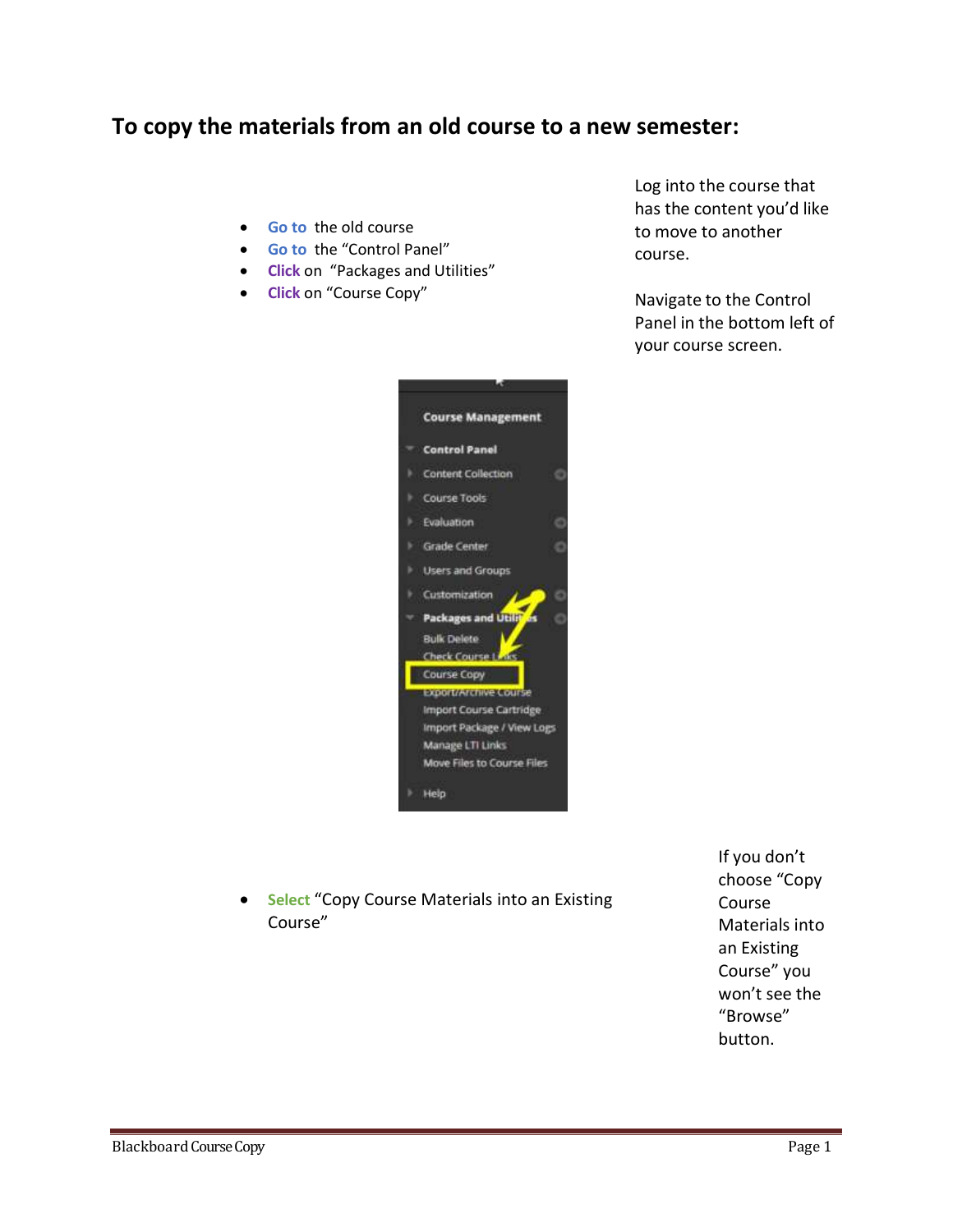## Copy Course

Course copy can make an exact copy of the course. Course copy can also make a copy of some of the materials and<br>have manage permission on these files to make copies of them. More Help

| <b>SELECT COPY TYPE</b>  |                       |                                                                                                          |
|--------------------------|-----------------------|----------------------------------------------------------------------------------------------------------|
| Select Copy Type         |                       | Copy Course Materials into a New Course                                                                  |
|                          |                       | Copy Course Materials into a New Course                                                                  |
|                          |                       | Copy Course Materials into an Existing Course                                                            |
|                          |                       | Copy Course with Users (Exact Copy)                                                                      |
|                          |                       |                                                                                                          |
|                          |                       |                                                                                                          |
|                          | Destination Course ID |                                                                                                          |
| Select Course Materials  |                       |                                                                                                          |
| Select All               | Unselect All          |                                                                                                          |
| Content Areas<br>Welcome |                       | There is no "Browse" button here until<br>you choose "Copy Course Materials<br>into an Existing Course." |
| START HERE               |                       |                                                                                                          |

| <b>Click</b> "Browse"<br>$\bullet$ |                                                  | A small browser<br>window will pop<br>up that lists |
|------------------------------------|--------------------------------------------------|-----------------------------------------------------|
| <b>SELECT COPY TYPE</b>            |                                                  | your other<br>course.                               |
| Select Copy Type                   | Course Materials into an Existing Course<br>CODV |                                                     |
| <b>SELECT COPY OPTIONS</b>         |                                                  |                                                     |
| Destination Course ID              | <b>Browse</b>                                    |                                                     |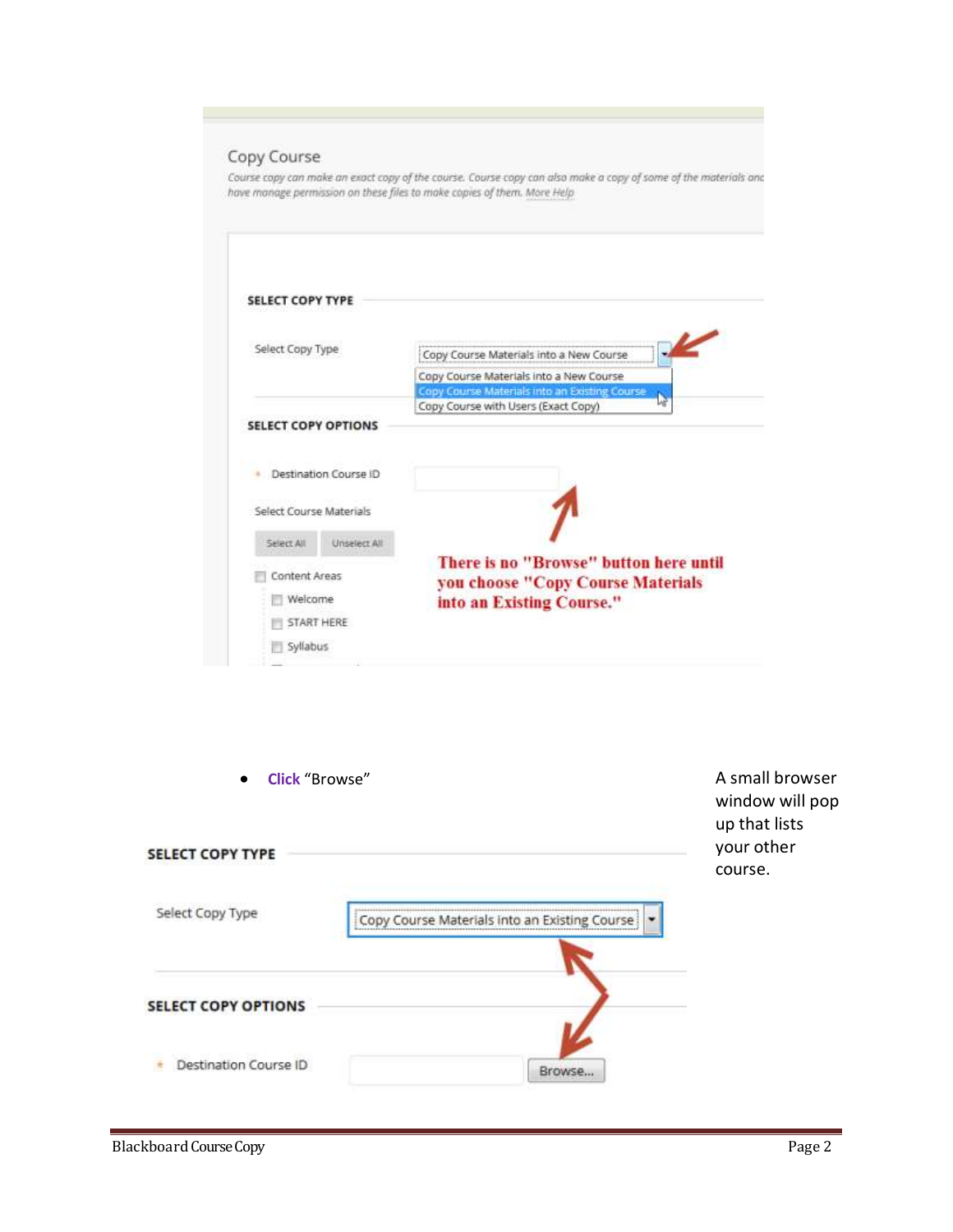- **Select** the course you want to copy into
- **Click** "Submit"

**Courses** Search by: (1) Course ID (1) Instructor (1) Name/Description Search Created in Last @ All Courses @ Month @ Day Course ID: Course Name: Created: Instructor Username Instructor Name  $0.1.012$ Renien, Raymond Apr 17, 2013 Joe Renieri Test Course rremien Sul\_Ross\_Test\_Course\_and\_Survey Sul Ross Test Course and Survey Mar 3, 2013 trenien Renien, Raymond bb9\_testing\_course Renien, Raymond **Bb9 Testing Course** Apr 11, 2013 menten Displaying 1 to 3 of 3 items Show All Edit Paging Cancel

Select the checkbox to the left of the new course, click "Submit" and you'll return to the previous setup page.

| <b>Click</b> "Select All"          |                                                                                                                                                        | For a standard<br>course copy use<br>the "Select All"<br>button. |
|------------------------------------|--------------------------------------------------------------------------------------------------------------------------------------------------------|------------------------------------------------------------------|
| 2. Select Copy Options             |                                                                                                                                                        |                                                                  |
| Destination Course ID              | 2015 FALL 18395 ED 6313<br>Browse                                                                                                                      |                                                                  |
| <b>Select Course Materials</b>     |                                                                                                                                                        |                                                                  |
| Unselect All<br>Select All         |                                                                                                                                                        |                                                                  |
| Content Areas<br>V                 |                                                                                                                                                        |                                                                  |
| V Home Page                        |                                                                                                                                                        |                                                                  |
| V Syllabus                         |                                                                                                                                                        |                                                                  |
| Course Documents                   |                                                                                                                                                        |                                                                  |
| Croup Project Info                 |                                                                                                                                                        |                                                                  |
| V Group Member Evals               |                                                                                                                                                        |                                                                  |
| V Assignments                      |                                                                                                                                                        |                                                                  |
| Adaptive Release Rules for Content |                                                                                                                                                        |                                                                  |
|                                    | User criteria will not be captured if enrollments are not included. Assign<br>submissions will not be captured if the Grade Center columns and setting |                                                                  |

included.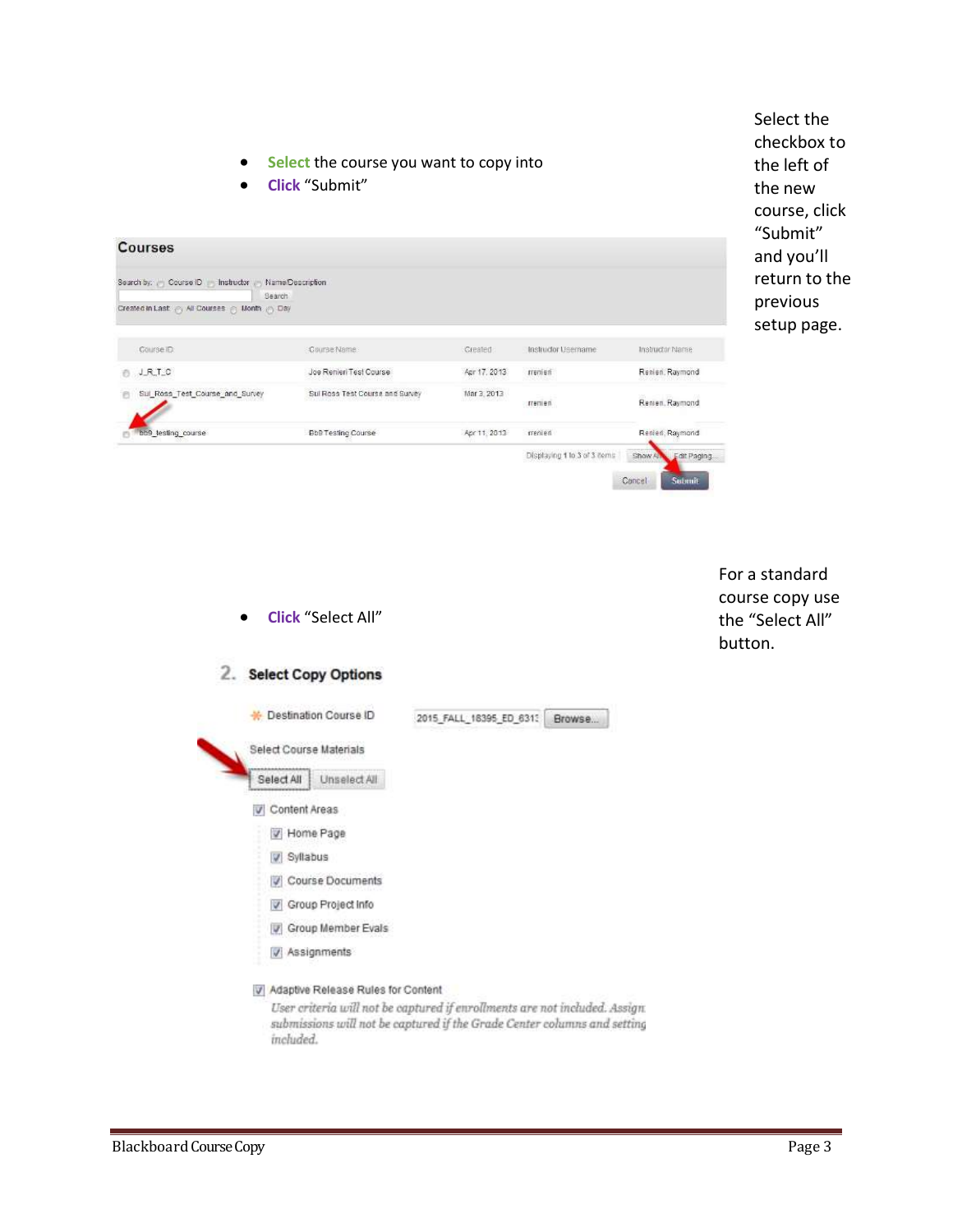- 
- Blackboard Course Copy **Page 4**

| $\sqrt{ }$ Contacts     |                                                                                                                                                                                                                             |
|-------------------------|-----------------------------------------------------------------------------------------------------------------------------------------------------------------------------------------------------------------------------|
| Content Alignments      |                                                                                                                                                                                                                             |
|                         | <b>Discussion Board</b>                                                                                                                                                                                                     |
|                         | Include starter posts for each thread in each forum (anonymized)                                                                                                                                                            |
|                         | Include only the forums, with no starter posts                                                                                                                                                                              |
| Select Course Materials |                                                                                                                                                                                                                             |
| Select All              | Unselect All                                                                                                                                                                                                                |
| Content Areas           |                                                                                                                                                                                                                             |
|                         | User criteria will not be captured if enrollments are not<br>included. Assignment submissions will not be captured if the<br>Grade Center columns and settings are not included.<br>Announcement You must select the "Grade |
| Attendance              | <b>Center Columns and</b>                                                                                                                                                                                                   |
| V Blogs                 | Settings" or no quizzes,                                                                                                                                                                                                    |
| V Calendar              | assignments or graded                                                                                                                                                                                                       |
| <b>V</b> Contacts       | discussion boards will transfer                                                                                                                                                                                             |
| Content Alignments      |                                                                                                                                                                                                                             |
| <b>Discussion Board</b> |                                                                                                                                                                                                                             |
| (anonymized)            | include starter posts for each thread in each forum                                                                                                                                                                         |
|                         | o Include only the forums, with no starter posts                                                                                                                                                                            |
| V Glossary              |                                                                                                                                                                                                                             |
|                         | Grade Center Columns and Settings                                                                                                                                                                                           |
| Group Settings          |                                                                                                                                                                                                                             |
| v Journals              |                                                                                                                                                                                                                             |

**Deselect "**Announcements"

Announcements

**V** Collaboration Sessions

**V** Blogs

 $\sim$ ÷. ÷.

**V** Calendar

- **Select "**Include only the forums with no starter posts"
- **Select** "Grade Center Columns Settings"

If you don't want all your announcements from the old course moved to the new course, uncheck the box.

You also won't want all the student posts from the old semester so select the second option under **Discussion** Boards.

You must select "Grade Center Columns and Settings" if you want gradable content to copy over. This will NOT bring grades from previous semester students, only the gradebook columns.